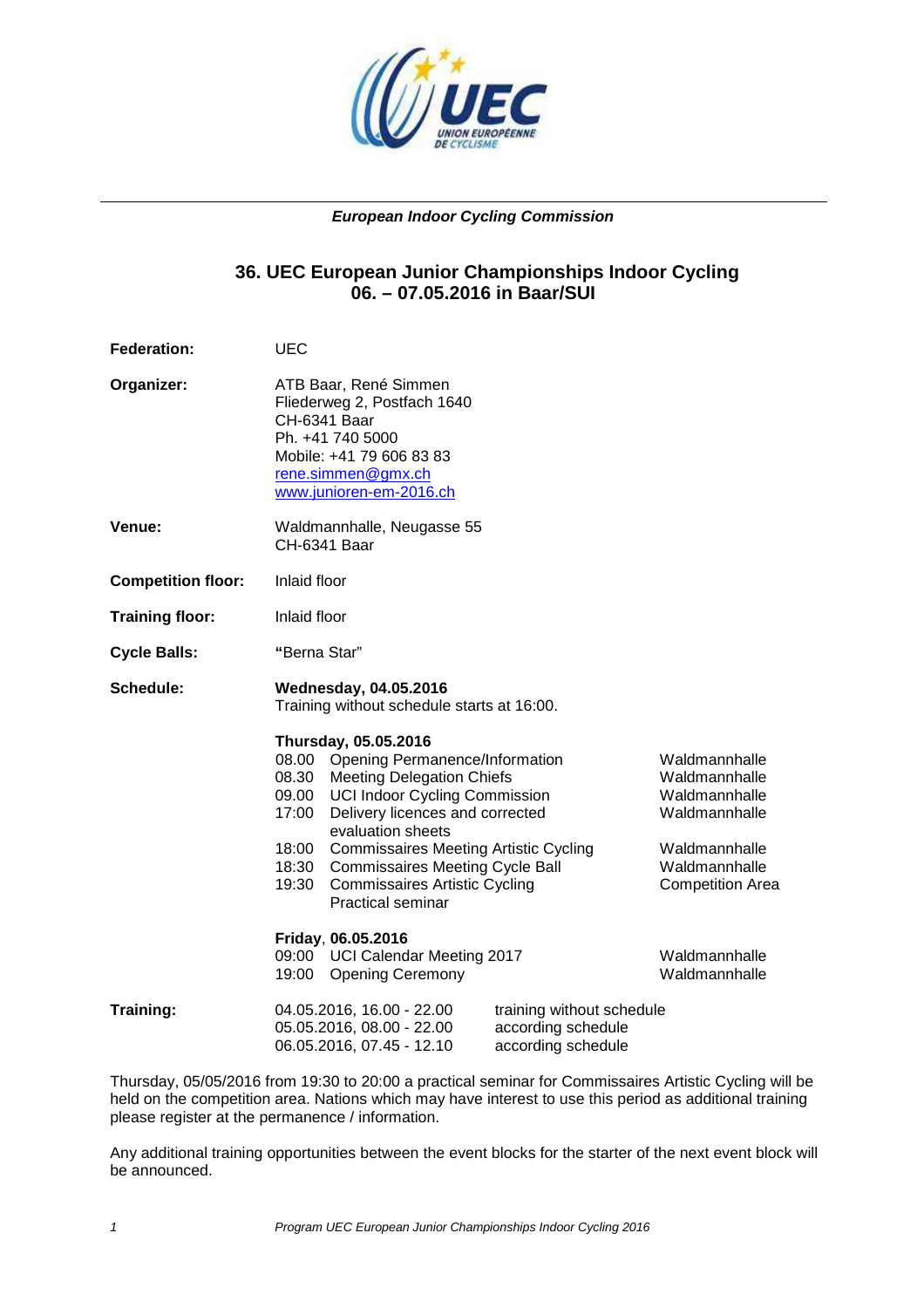### **Events:**

| Friday,                                              | 06.05.2016 |                               | 13.00<br>19.00                                                             |                | Cycle Ball and Single Junior Women<br><b>Official Opening</b><br>Cycle Ball/Pairs Junior Open//Single Junior Women |
|------------------------------------------------------|------------|-------------------------------|----------------------------------------------------------------------------|----------------|--------------------------------------------------------------------------------------------------------------------|
| Saturday,                                            | 07.05.2016 |                               | 08.30<br>14.00                                                             | Single Juniors | <b>Cycle Ball/Single Juniors</b><br>Pairs Junior Women<br>Cycle Ball/ Act 4 Junior Open                            |
| <b>UEC-Representative: Hilmar Hessler</b>            |            |                               |                                                                            |                | <b>GER</b>                                                                                                         |
| Chief-Commissaire<br><b>Cycle Ball:</b>              |            | <b>Robert Bures</b>           |                                                                            |                | SUI                                                                                                                |
| Commissaires-<br><b>Cycle Ball:</b>                  |            | Klaus Fleig<br>Norbert Mullis | <b>Herbert Benzer</b>                                                      |                | AUT<br><b>GER</b><br>SUI                                                                                           |
| <b>Chief-Commissaire</b><br><b>Artistic Cycling:</b> |            |                               | <b>Esther Frischknecht</b>                                                 |                | SUI                                                                                                                |
| IT - Officer:                                        |            |                               | Kurt-Jürgen Daum                                                           |                | <b>GER</b>                                                                                                         |
| <b>Commissaires:</b>                                 |            | An Bondue<br>Dora Megyesi     | Alfred Melbinger<br>Véronique Rietsch<br>Ralf Säuberlich<br>Ralf Zellweger |                | AUT<br><b>BEL</b><br><b>FRA</b><br><b>GER</b><br><b>HUN</b><br>SUI                                                 |

#### **Cycle Ball**

It applies to the fixed game mode for Cycle Ball by the UEC - Indoor Cycling Commission.This means: 7 registered teams: it will be played in a single round. Order of play based on the results of the Junior Championships 2015.

Two semifinals: rank 1 against rank 4 and rank 2 against rank 3. In case of a draw – decision by penalty kick.

The losers play the final for rank three and the winners play the final for European Champion. In case of a draw – decision according UCI rules.

#### **Teams Cycle Ball**

- **AUT** Benjamin Bruchhäusl Jonas Horn
- **BEL** Jonas Daniels Patrick Dennis
- **CZE** Radim Vavrusa Filip Vana
- **FRA** Mathias Seyfried Lucas Manthey
- **GER** Eric Haedicke Max Rückschloss
- **HUN** Matyas Szücs Bence Krausz
- **SUI** Roger Artho Joel Bischofberger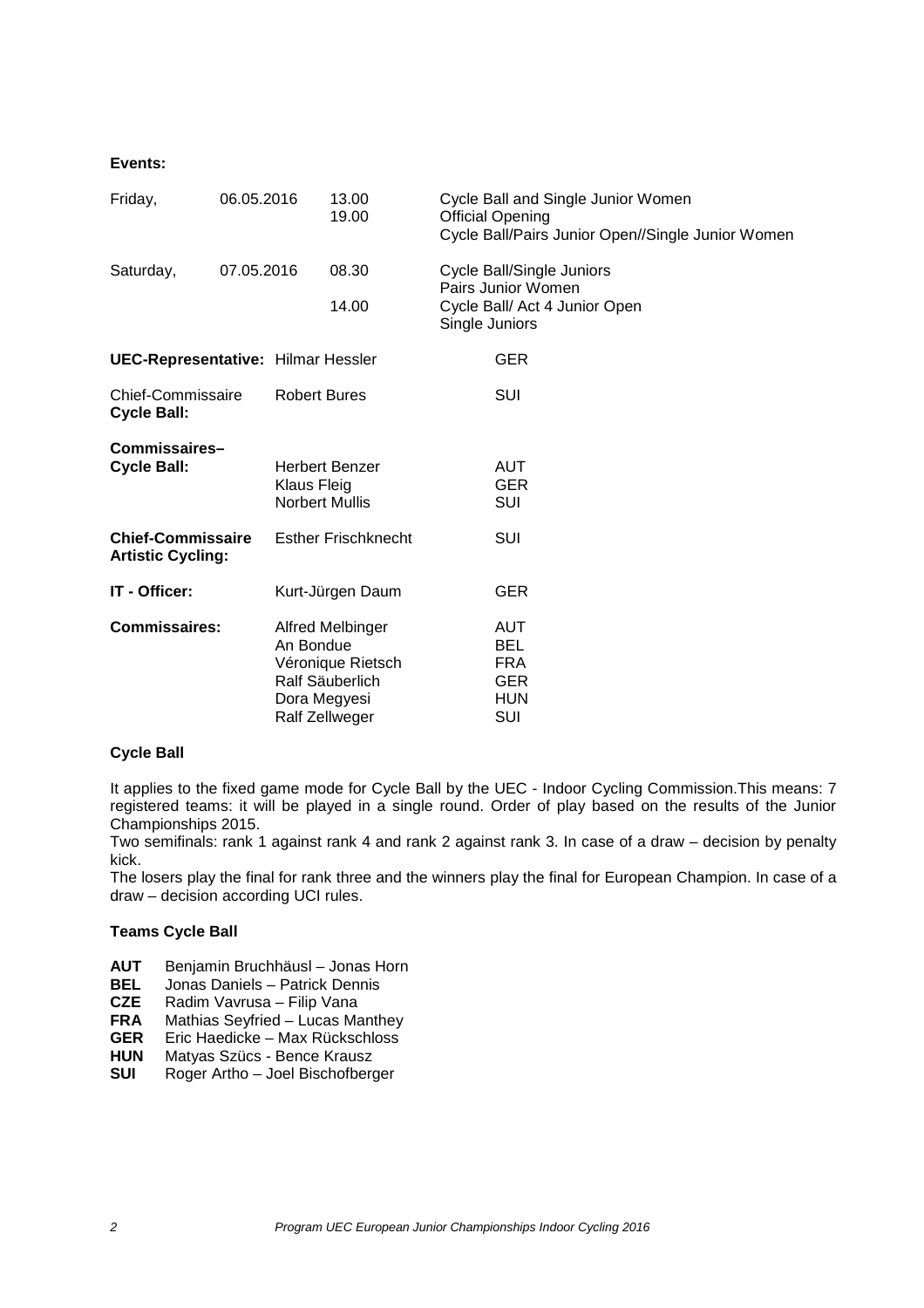## **Program – UEC European Junior Championships Indoor Cycling 2016**

## **Friday, 06.05.2016, 13.00**

| 1.<br>2.<br>3.           | <b>Cycle Ball</b><br><b>Cycle Ball</b><br><b>Cycle Ball</b>                                           | <b>GER</b><br><b>SUI</b><br><b>CZE</b> | <b>BEL</b><br><b>HUN</b><br><b>AUT</b>               |                                      |
|--------------------------|-------------------------------------------------------------------------------------------------------|----------------------------------------|------------------------------------------------------|--------------------------------------|
|                          | Single Junior Women                                                                                   |                                        |                                                      |                                      |
| 4.<br>5.<br>6.           | Marchenna Koetje<br>Larissa Vandorpe<br>Giulia Ledda                                                  |                                        | <b>NED</b><br><b>BEL</b><br><b>NED</b>               | 49,70<br>53,00<br>54,30              |
| 7.<br>8.                 | <b>Cycle Ball</b><br><b>Cycle Ball</b>                                                                | <b>FRA</b><br><b>GER</b>               | <b>BEL</b><br><b>HUN</b>                             | . :                                  |
| 9.<br>10.<br>11.<br>12.  | Panna Rebeka Mihalics<br>Natalia Zibrita<br>Panna Klara Zan-Fabian<br>Panna Kaliczka                  |                                        | <b>SVK</b><br><b>SVK</b><br><b>UKR</b><br><b>HUN</b> | 60,10<br>67,80<br>73,50<br>88,30     |
| 13.<br>14.               | <b>Cycle Ball</b><br><b>Cycle Ball</b>                                                                | <b>SUI</b><br><b>CZE</b>               | AUT<br><b>FRA</b>                                    |                                      |
| 15.<br>16.<br>17.<br>18. | <b>Therese Rietsch</b><br>Zsofia Hugyecz<br>Lysiane Hudowicz<br>Katerina Janackova                    |                                        | <b>FRA</b><br><b>HUN</b><br><b>FRA</b><br><b>CZE</b> | 103,90<br>106,80<br>109,10<br>109,50 |
| 19.<br>20.               | <b>Cycle Ball</b><br><b>Cycle Ball</b>                                                                | <b>HUN</b><br><b>GER</b>               | <b>BEL</b><br><b>AUT</b>                             | :                                    |
|                          | Friday, 06.05.2016, 19.00                                                                             |                                        |                                                      |                                      |
| 21.<br>22.               | Welcome<br><b>Opening Ceremony</b>                                                                    |                                        |                                                      |                                      |
| 23.<br>24.               | Cycle Ball<br><b>Cycle Ball</b>                                                                       | SUI<br><b>CZE</b>                      | <b>FRA</b><br>BEL                                    |                                      |
|                          | Pairs Junior Open                                                                                     |                                        |                                                      |                                      |
| 25.<br>26.<br>27.        | Nóra Kravecz/ Mihály Pethő<br>Yanosh Kovach/Tibor-Ishtvan Sorko UKR<br>Michael Quecke/Matthias Quecke |                                        | <b>HUN</b><br><b>GER</b>                             | 48,50<br>66,30<br>120,30             |
| 28.                      | Winner Ceremony Pairs Junior Open                                                                     |                                        |                                                      |                                      |

| 29. | Cycle Ball | AUT - | HUN |  |
|-----|------------|-------|-----|--|
| 30. | Cycle Ball | GER - | FRA |  |

Single Junior Women

| 31. | Giuliana Zübner  | ITA. | 132.50 |
|-----|------------------|------|--------|
| 32. | Nina Stangier    | SUI  | 157.20 |
| 33. | Lorena Schneider | AUT  | 164.40 |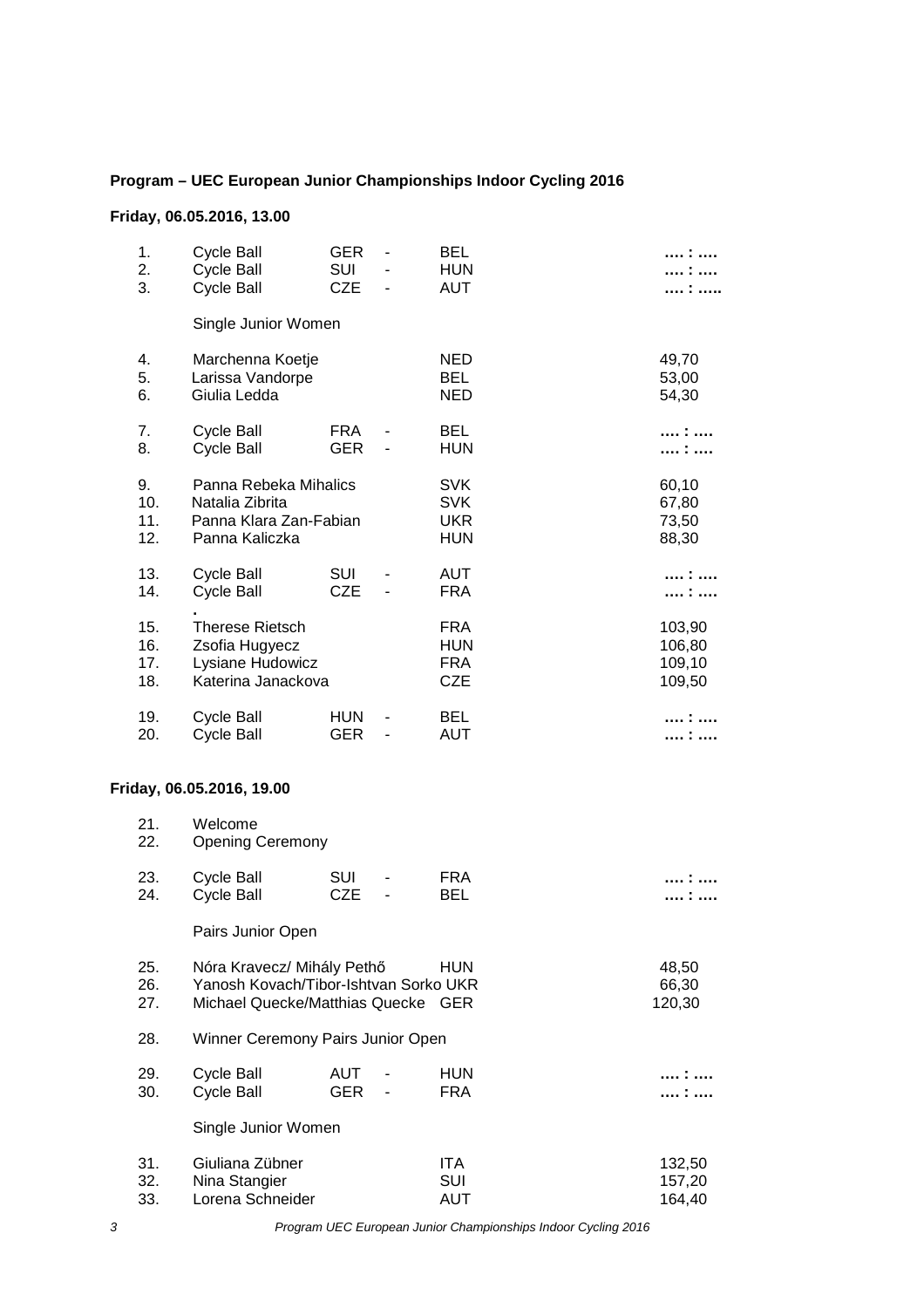| 34.  | Cycle Ball   | <b>SUI</b><br>$\blacksquare$ | <b>CZE</b> | .      |
|------|--------------|------------------------------|------------|--------|
| 35.  | Julia Walser |                              | AUT        | 176.30 |
| -36. | Lara Füller  |                              | <b>GER</b> | 176,60 |
| 37.  | Lena Günther |                              | <b>GER</b> | 177.70 |
| 38.  | Leana Hotz   |                              | SUI        | 178.40 |

| 39. |  | Winner Ceremony Single Junior Women |  |  |  |
|-----|--|-------------------------------------|--|--|--|
|-----|--|-------------------------------------|--|--|--|

# **Saturday, 07.05.2016, 08.30**

Single Juniors

| 40.                      | <b>Cycle Ball</b>                                                                      | <b>AUT</b>               | BEL                                                  |                                  |
|--------------------------|----------------------------------------------------------------------------------------|--------------------------|------------------------------------------------------|----------------------------------|
| 41.<br>42.<br>43.<br>44. | Jordy Erens<br>Jelle Delporte<br>Danny Ledda<br>Balazs Zagyvai                         |                          | <b>NED</b><br><b>BEL</b><br><b>NED</b><br><b>HUN</b> | 50,10<br>50,50<br>57,00<br>78,30 |
| 45.<br>46.               | Cycle Ball<br>Cycle Ball                                                               | <b>FRA</b><br><b>GER</b> | <b>HUN</b><br><b>CZE</b>                             |                                  |
| 47.<br>48.<br>49.<br>50. | Bence Bozco<br>Oscar Patrau<br>Yanosh Kovach<br><b>Tibor-Ishtvan Sorko</b>             |                          | <b>HUN</b><br><b>FRA</b><br><b>UKR</b><br><b>UKR</b> | 82,30<br>92,70<br>93,10<br>96,80 |
| 51.<br>52.               | Cycle Ball<br><b>Cycle Ball</b><br>Pairs Junior Women                                  | SUI<br><b>FRA</b>        | <b>BEL</b><br>AUT                                    | . :                              |
| 53.<br>54.               | Eszter Kulich/ Dóra Rákócza<br>Boglárka Balogh Alexandra Becsák HUN                    |                          | <b>SVK</b>                                           | 62,20<br>81,70                   |
| 55.<br>56.               | Cycle Ball<br><b>Cycle Ball</b>                                                        | <b>CZE</b><br>GER        | <b>HUN</b><br>SUI                                    |                                  |
| 57.<br>58.<br>59.        | Rosa Kopf/Svenja Bachmann<br>Leana Hotz/Flavia Schürmann<br>Lea Andexlinger/Pia Seidel |                          | AUT<br><b>SUI</b><br>GER                             | 102,50<br>108,00<br>129,30       |

60. Winner Ceremony Pairs Junior Women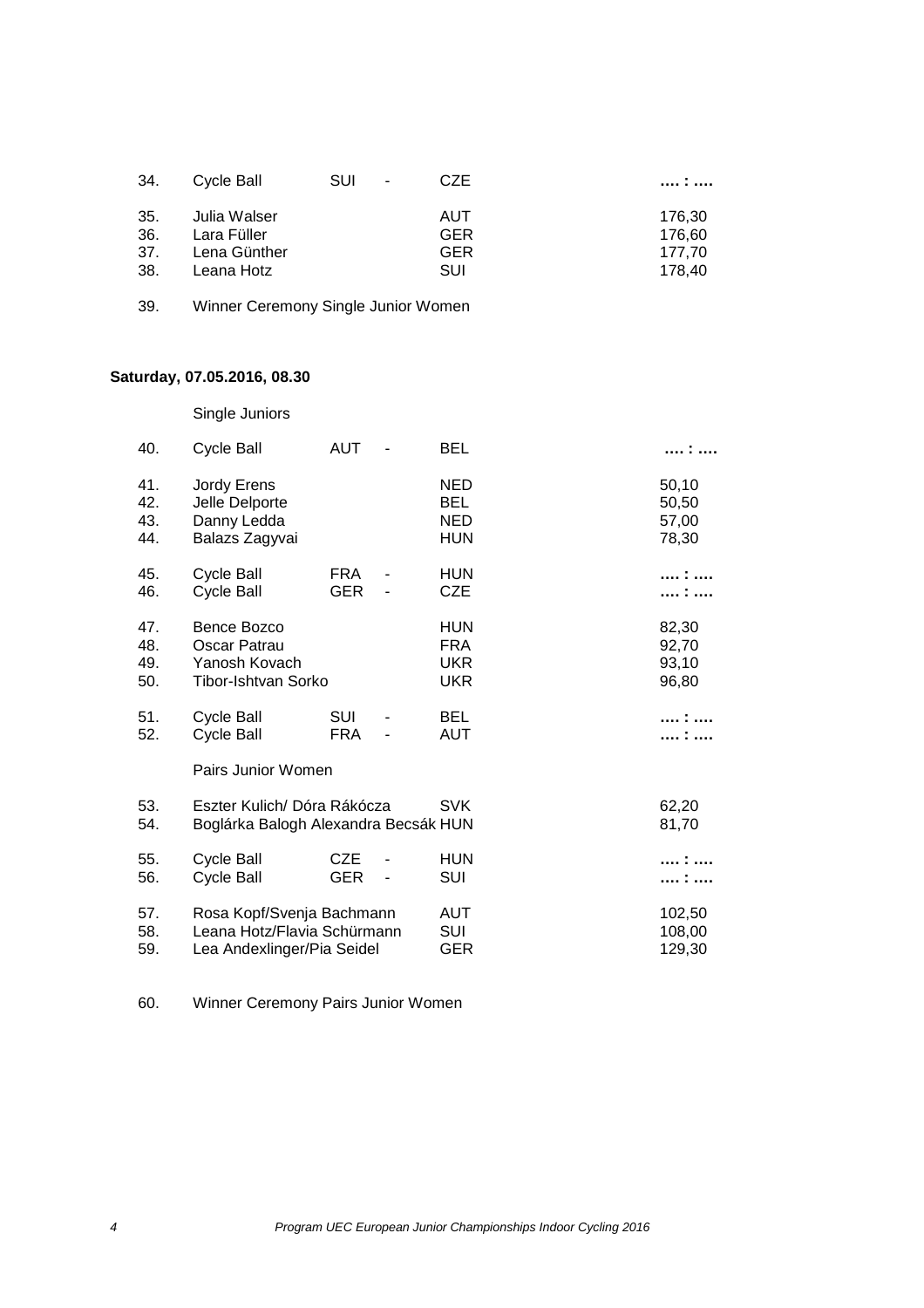## **Saturday, 07.05.2016, 14.00**

| 61.                      | Act 4 Junior Open                                                       | Laura Schnetzer<br>Annika Pichler<br><b>Cheyenne Harbarth</b><br>Lea Morscher | <b>AUT</b> | 151,80                               |
|--------------------------|-------------------------------------------------------------------------|-------------------------------------------------------------------------------|------------|--------------------------------------|
| 62.                      | Act 4 Junior Open                                                       | Boglárka Balogh<br>Becsák Alexandra<br>Sugta Juilianna<br>Olah Viktoria       | <b>HUN</b> | 170,50                               |
| 63.                      | Cycle Ball - 1. Semifinal                                               | Rank 1                                                                        | Rank 4     |                                      |
| 64.                      | Act 4 Junior Open                                                       | Glofák, Viktória<br>Molnár, Anikó<br>Domin, Henriett<br>Meszaros, Kinga       | <b>SVK</b> | 180,40                               |
| 65.                      | Act 4 Junior Open                                                       | Bissegger, Nadine<br>Tarneller, Laura<br>Zünd, Ronja<br>Haas, Fabienne        | SUI        | 204,20                               |
| 66.                      | Act 4 Junior Open                                                       | Bötzer, Sarah<br>Bürßner, Sabrina<br>Henninger, Marion<br>Chmid, Nadine       | <b>GER</b> | 205,20                               |
|                          | Winner Ceremony ACT4 Junior Open                                        |                                                                               |            |                                      |
| 67.                      | Cycle Ball - 2. Semifinal                                               | Rank 2                                                                        | Rank 3     |                                      |
|                          | Single Juniors                                                          |                                                                               |            |                                      |
| 68.<br>69.<br>70.<br>71. | <b>Martin Koril</b><br>Louis Carmier<br>Ondrej Hanzlicek<br>Steven Gapp | <b>CZE</b><br><b>FRA</b><br><b>CZE</b><br><b>AUT</b>                          |            | 108,10<br>119,80<br>131,10<br>138,40 |
| 72.                      | Cycle Ball - Rank 3                                                     | Looser Game 63 - Looser Game 67                                               |            |                                      |
| 73.<br>74.<br>75.        | <b>Christopher Schobel</b><br>Max Maute<br>Nick Lange                   | <b>AUT</b><br><b>GER</b><br><b>GER</b>                                        |            | 143,80<br>180,90<br>183,50           |
| 76.                      | Winner Ceremony Single Juniors                                          |                                                                               |            |                                      |
| 77.                      | Cycle Ball - Final                                                      | Winner Game 63 - Winner Game 67                                               |            | . <i>.</i>                           |
| 78.                      | Winner Ceremony Cycle Ball                                              |                                                                               |            |                                      |
| 79.                      | Obtaining - UEC Flag                                                    |                                                                               |            |                                      |